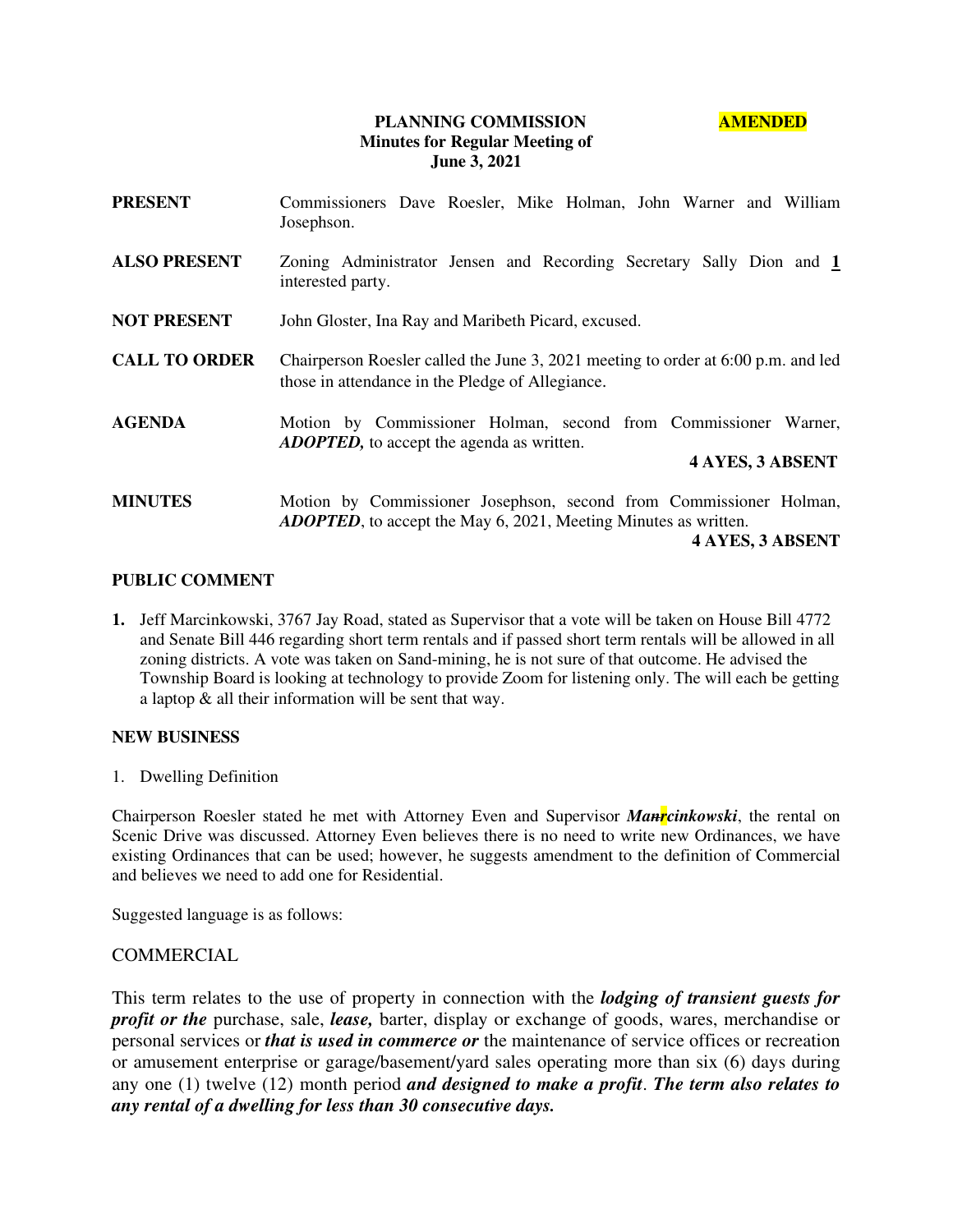# *RESIDENTIAL*

*This term relates to the use of real property for dwelling purposes in any residential zoned district and is the owner's principal, seasonal, or main, living place. This term does not include any rental of a dwelling for less than 30 consecutive days.* 

Chairperson Roesler advised that a letter has been sent to the owner of said short term rental located at 3905 Scenic Drive by Attorney Even, if ignored, a citation will be given for Ordinance violations.

He believes the direction this needs to take is short term rentals being used commercially, those with advertising, etc., not those that rent to the same families, the same weeks/weekends every year. He also believes these proposed amendments are crucial to other areas, not just short-term rentals.

Commissioner Warner stated he feels the definition of Residential needs to include secondary/seasonal homes as well.

Consensus of the Commissioners is that the amended language for the definition of Commercial is fine as suggested, however, they feel the added definition for Residential, needs to also address seasonal/secondary homes and that it applies to all residential zoned district*s*, thence, the underlined wording. The suggested language as written above will be sent to Attorney Even for his opinion.

Once Attorney Even has provided opinion, the Planning Commission will set a Special Meeting, to set Public Hearing for the July 15, 2021 meeting, on these definitions and a few other things that are pending.

2. Change July meeting from July 1 to July 15?

Motion by Commissioner Josephson, second from Commissioner Warner, *ADOPTED*, to change the meeting from July 1 to July 15, 2021.

 **4 AYES, 3 ABSENT**

## **OLD BUSINESS**

**1.** Master Plan Review/Update, Survey Results

Recording Secretary Dion has checked and there is still no updated information.

**2.** Barn Weddings/Special Events

Chairperson Roesler advised he did speak with Attorney Even, and he believes that Barn Weddings/Special Events are commercial uses and not allowed if collecting money on a regular basis for it. He does not see a need to propose ordinance language at this time.

**3.** Stairs/platforms Sub-Committee

Chairperson Roesler advises that neither Zoning Administrator Jensen or Attorney Even had any issue with the language as suggested below for Section 6.04a and 8.02a. and is being put on the list for Public Hearing.

> No structures or buildings shall be built or installed lakeward of the bluff line except for wooden stairs and platforms which provide beach access and comply with the